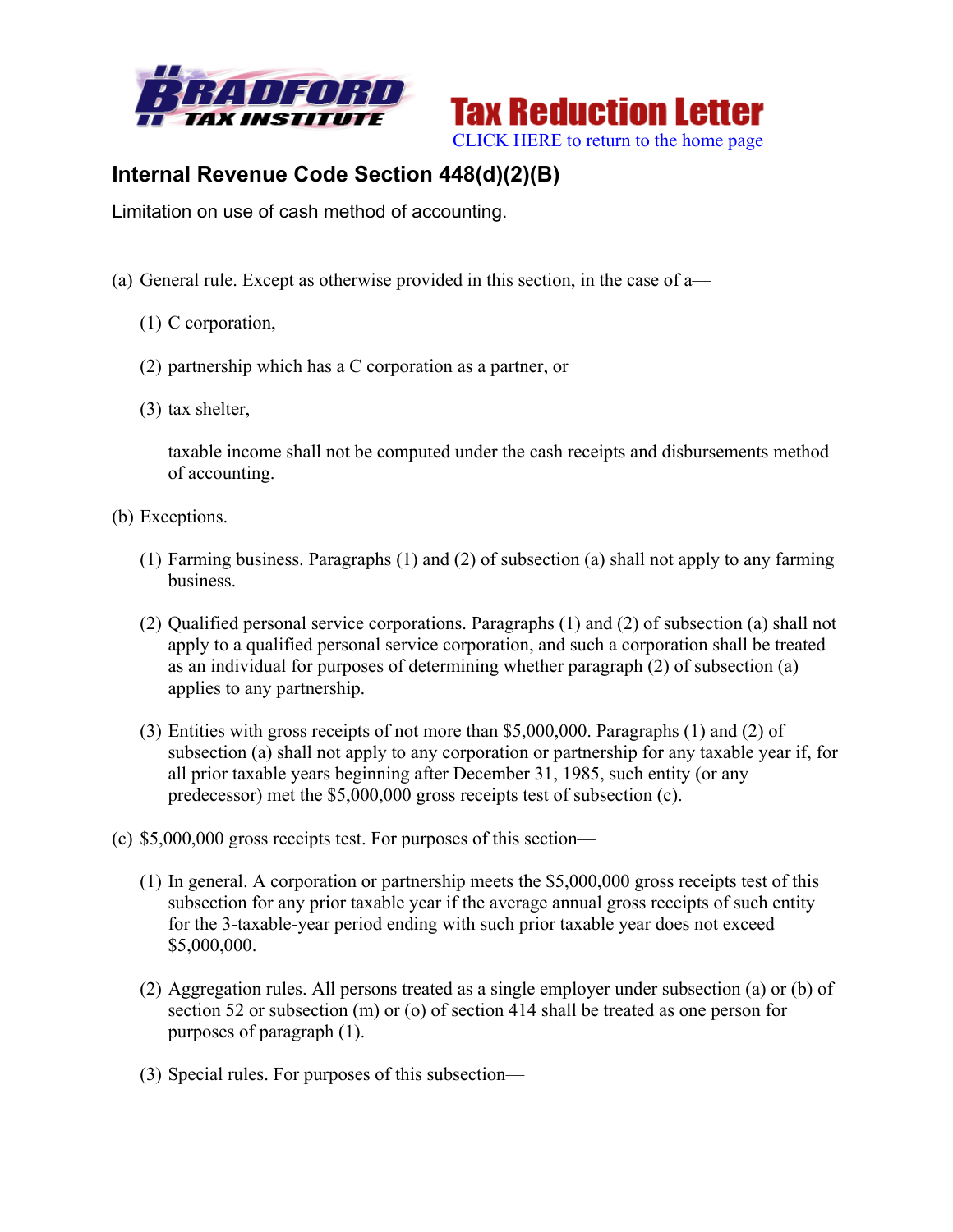- (A)Not in existence for entire 3-year period. If the entity was not in existence for the entire 3-year period referred to in paragraph (1), such paragraph shall be applied on the basis of the period during which such entity (or trade or business) was in existence.
- (B) Short taxable years. Gross receipts for any taxable year of less than 12 months shall be annualized by multiplying the gross receipts for the short period by 12 and dividing the result by the number of months in the short period.
- (C) Gross receipts. Gross receipts for any taxable year shall be reduced by returns and allowances made during such year.
- (D)Treatment of predecessors. Any reference in this subsection to an entity shall include a reference to any predecessor of such entity.
- (d) Definitions and special rules. For purposes of this section—
	- (1) Farming business.
		- (A)In general. The term "farming business" means the trade or business of farming (within the meaning of section  $263A(e)(4)$ ).
		- (B) Timber and ornamental trees. The term "farming business" includes the raising, harvesting, or growing of trees to which section  $263A(c)(5)$  applies.
	- (2) Qualified personal service corporation. The term "qualified personal service corporation" means any corporation—
		- (A)substantially all of the activities of which involve the performance of services in the fields of health, law, engineering, architecture, accounting, actuarial science, performing arts, or consulting, and
		- (B)substantially all of the stock of which (by value) is held directly (or indirectly through 1 or more partnerships, S corporations, or qualified personal service corporations not described in paragraph (2) or (3) of subsection (a)) by—
			- (i) employees performing services for such corporation in connection with the activities involving a field referred to in subparagraph (A),
			- (ii) retired employees who had performed such services for such corporation,
			- (iii)the estate of any individual described in clause (i) or (ii), or
			- (iv)any other person who acquired such stock by reason of the death of an individual described in clause (i) or (ii) (but only for the 2-year period beginning on the date of the death of such individual).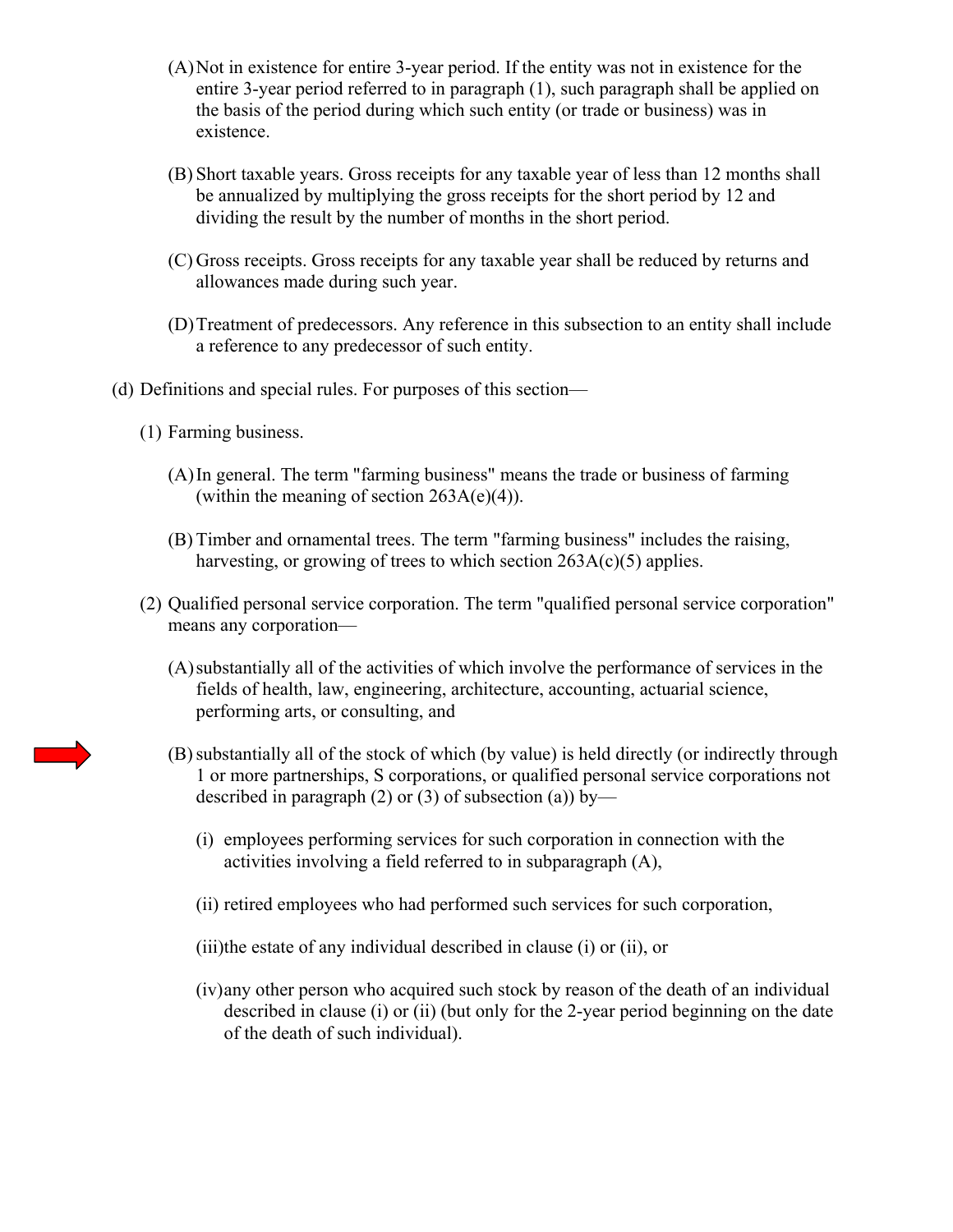To the extent provided in regulations which shall be prescribed by the Secretary, indirect holdings through a trust shall be taken into account under subparagraph (B).

- (3) Tax shelter defined. The term "tax shelter" has the meaning given such term by section  $461(i)(3)$  (determined after application of paragraph (4) thereof). An S corporation shall not be treated as a tax shelter for purposes of this section merely by reason of being required to file a notice of exemption from registration with a State agency described in section  $461(i)(3)(A)$ , but only if there is a requirement applicable to all corporations offering securities for sale in the State that to be exempt from such registration the corporation must file such a notice.
- (4) Special rules for application of paragraph (2). For purposes of paragraph (2)—
	- (A) community property laws shall be disregarded,
	- $(B)$  stock held by a plan described in section 401(a) which is exempt from tax under section 501(a) shall be treated as held by an employee described in paragraph  $(2)(B)(i)$ , and
	- (C) at the election of the common parent of an affiliated group (within the meaning of section 1504(a)), all members of such group may be treated as 1 taxpayer for purposes of paragraph (2)(B) if 90 percent or more of the activities of such group involve the performance of services in the same field described in paragraph  $(2)(A)$ .
- (5) Special rule for certain services.
	- (A)In general. In the case of any person using an accrual method of accounting with respect to amounts to be received for the performance of services by such person, such person shall not be required to accrue any portion of such amounts which (on the basis of such person's experience) will not be collected if—
		- (i) such services are in fields referred to in paragraph (2)(A), or
		- (ii) such person meets the gross receipts test of subsection (c) for all prior taxable years.
	- (B) Exception. This paragraph shall not apply to any amount if interest is required to be paid on such amount or there is any penalty for failure to timely pay such amount.
	- (C) Regulations. The Secretary shall prescribe regulations to permit taxpayers to determine amounts referred to in subparagraph (A) using computations or formulas which, based on experience, accurately reflect the amount of income that will not be collected by such person. A taxpayer may adopt, or request consent of the Secretary to change to, a computation or formula that clearly reflects the taxpayer's experience. A request under the preceding sentence shall be approved if such computation or formula clearly reflects the taxpayer's experience.